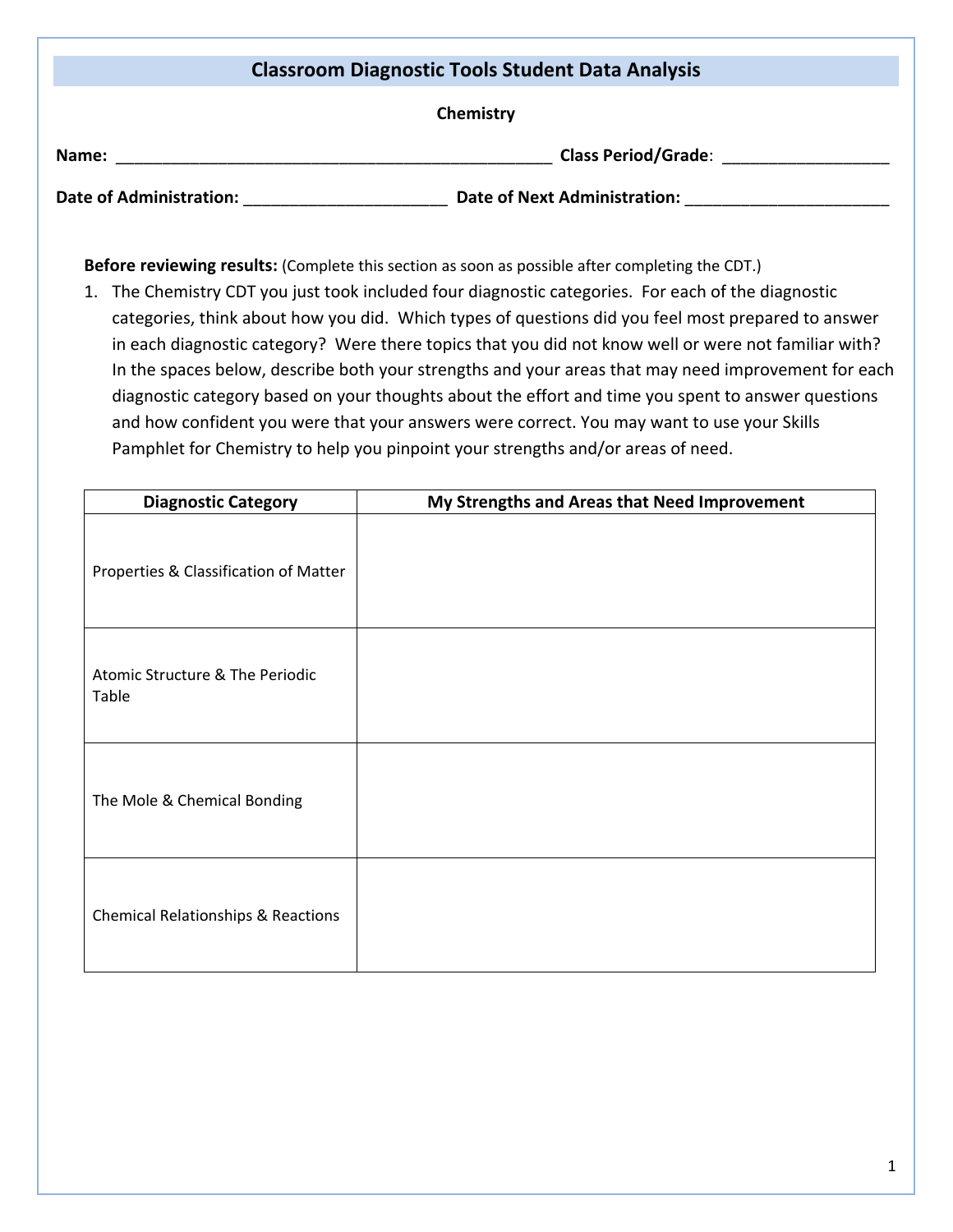## **Look at the results in your Individual Map to complete the section below.**

**2. Reviewing Results:** (Place an X in each row to show the location of each of your scores (overall and each diagnostic category). Then answer the questions below.)

| <b>Score</b>                                  | Red | Green | <b>Blue</b> |
|-----------------------------------------------|-----|-------|-------------|
| Overall Score                                 |     |       |             |
| Properties & Classification of Matter         |     |       |             |
| Atomic Structure & The Periodic Table         |     |       |             |
| The Mole & Chemical Bonding                   |     |       |             |
| <b>Chemical Relationships &amp; Reactions</b> |     |       |             |

Did you expect your overall score to be higher/lower or are your results consistent with your learning so far in this subject/course? Remember, if this is the beginning of the school year, it may be acceptable for you to be in the Red range right now.

\_\_\_\_\_\_\_\_\_\_\_\_\_\_\_\_\_\_\_\_\_\_\_\_\_\_\_\_\_\_\_\_\_\_\_\_\_\_\_\_\_\_\_\_\_\_\_\_\_\_\_\_\_\_\_\_\_\_\_\_\_\_\_\_\_\_\_\_\_\_\_\_\_\_\_\_\_\_\_\_\_\_\_\_

\_\_\_\_\_\_\_\_\_\_\_\_\_\_\_\_\_\_\_\_\_\_\_\_\_\_\_\_\_\_\_\_\_\_\_\_\_\_\_\_\_\_\_\_\_\_\_\_\_\_\_\_\_\_\_\_\_\_\_\_\_\_\_\_\_\_\_\_\_\_\_\_\_\_\_\_\_\_\_\_\_\_\_\_

\_\_\_\_\_\_\_\_\_\_\_\_\_\_\_\_\_\_\_\_\_\_\_\_\_\_\_\_\_\_\_\_\_\_\_\_\_\_\_\_\_\_\_\_\_\_\_\_\_\_\_\_\_\_\_\_\_\_\_\_\_\_\_\_\_\_\_\_\_\_\_\_\_\_\_\_\_\_\_\_\_\_\_\_

Which diagnostic category has the highest score?  $\blacksquare$ Which diagnostic category has the lowest score?  $\blacksquare$ 

Do you have any diagnostic categories of concern? Why are you concerned about these categories? What evidence other than your CDT score do you have that this is an area of concern for you?

\_\_\_\_\_\_\_\_\_\_\_\_\_\_\_\_\_\_\_\_\_\_\_\_\_\_\_\_\_\_\_\_\_\_\_\_\_\_\_\_\_\_\_\_\_\_\_\_\_\_\_\_\_\_\_\_\_\_\_\_\_\_\_\_\_\_\_\_\_\_\_\_\_\_\_\_\_\_\_\_\_\_\_\_

\_\_\_\_\_\_\_\_\_\_\_\_\_\_\_\_\_\_\_\_\_\_\_\_\_\_\_\_\_\_\_\_\_\_\_\_\_\_\_\_\_\_\_\_\_\_\_\_\_\_\_\_\_\_\_\_\_\_\_\_\_\_\_\_\_\_\_\_\_\_\_\_\_\_\_\_\_\_\_\_\_\_\_\_

\_\_\_\_\_\_\_\_\_\_\_\_\_\_\_\_\_\_\_\_\_\_\_\_\_\_\_\_\_\_\_\_\_\_\_\_\_\_\_\_\_\_\_\_\_\_\_\_\_\_\_\_\_\_\_\_\_\_\_\_\_\_\_\_\_\_\_\_\_\_\_\_\_\_\_\_\_\_\_\_\_\_\_\_

\_\_\_\_\_\_\_\_\_\_\_\_\_\_\_\_\_\_\_\_\_\_\_\_\_\_\_\_\_\_\_\_\_\_\_\_\_\_\_\_\_\_\_\_\_\_\_\_\_\_\_\_\_\_\_\_\_\_\_\_\_\_\_\_\_\_\_\_\_\_\_\_\_\_\_\_\_\_\_\_\_\_\_\_

Do you have any diagnostic categories of strength? Why do you feel these are areas of strength? What evidence other than your CDT score do you have that this is an area of strength for you?

\_\_\_\_\_\_\_\_\_\_\_\_\_\_\_\_\_\_\_\_\_\_\_\_\_\_\_\_\_\_\_\_\_\_\_\_\_\_\_\_\_\_\_\_\_\_\_\_\_\_\_\_\_\_\_\_\_\_\_\_\_\_\_\_\_\_\_\_\_\_\_\_\_\_\_\_\_\_\_\_\_\_\_\_

\_\_\_\_\_\_\_\_\_\_\_\_\_\_\_\_\_\_\_\_\_\_\_\_\_\_\_\_\_\_\_\_\_\_\_\_\_\_\_\_\_\_\_\_\_\_\_\_\_\_\_\_\_\_\_\_\_\_\_\_\_\_\_\_\_\_\_\_\_\_\_\_\_\_\_\_\_\_\_\_\_\_\_\_

\_\_\_\_\_\_\_\_\_\_\_\_\_\_\_\_\_\_\_\_\_\_\_\_\_\_\_\_\_\_\_\_\_\_\_\_\_\_\_\_\_\_\_\_\_\_\_\_\_\_\_\_\_\_\_\_\_\_\_\_\_\_\_\_\_\_\_\_\_\_\_\_\_\_\_\_\_\_\_\_\_\_\_\_

\_\_\_\_\_\_\_\_\_\_\_\_\_\_\_\_\_\_\_\_\_\_\_\_\_\_\_\_\_\_\_\_\_\_\_\_\_\_\_\_\_\_\_\_\_\_\_\_\_\_\_\_\_\_\_\_\_\_\_\_\_\_\_\_\_\_\_\_\_\_\_\_\_\_\_\_\_\_\_\_\_\_\_\_